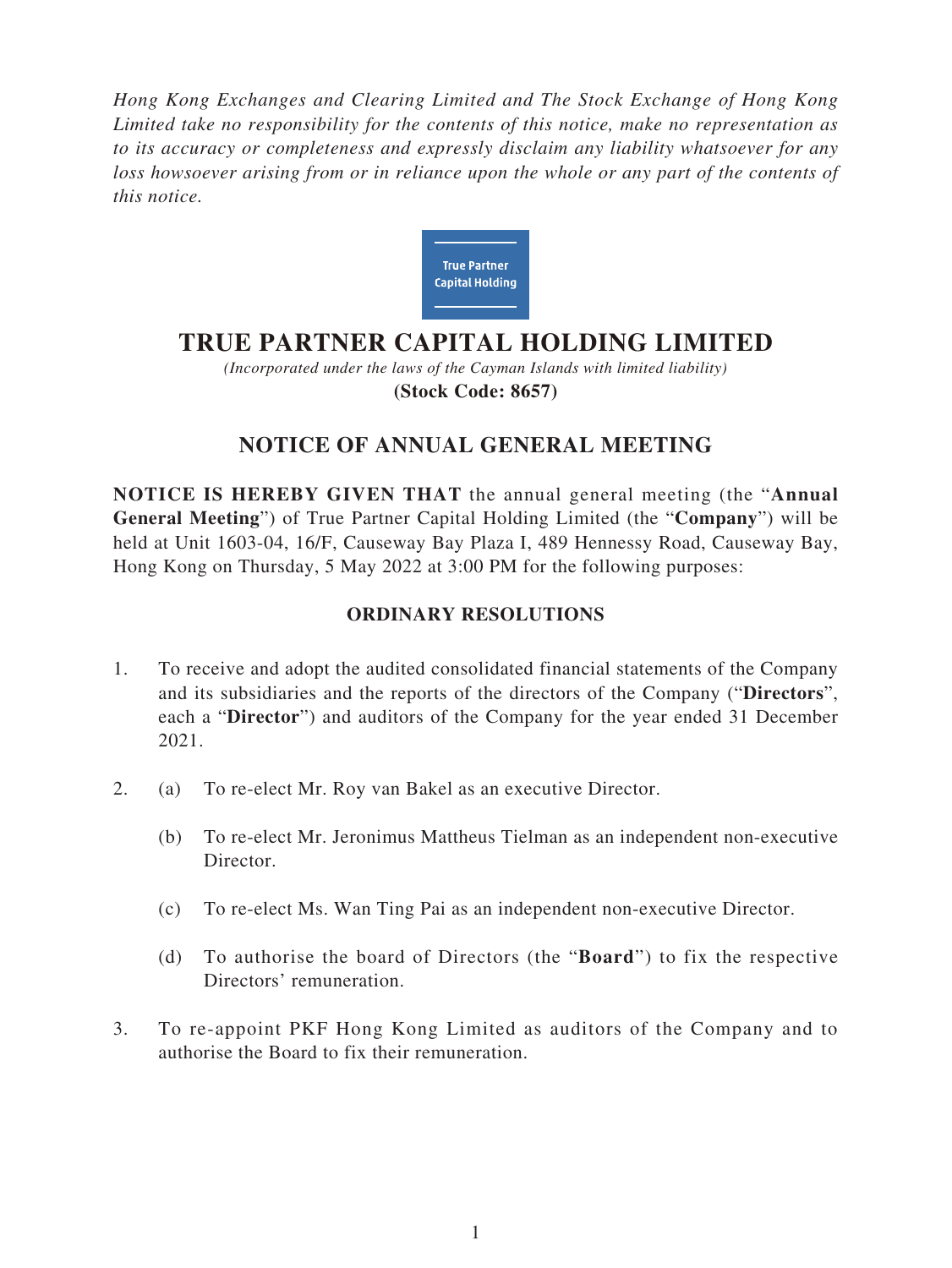4. To consider and, if thought fit, pass with or without amendments, the following resolution as an ordinary resolution:

### "**THAT**:

- (a) subject to paragraph (b) below, a general mandate be and is hereby generally and unconditionally given to the Directors to exercise during the Relevant Period (as defined below) all the powers of the Company to repurchase the shares ("**Shares**") in the capital of the Company on The Stock Exchange of Hong Kong Limited (the "**Stock Exchange**") or on any other stock exchange on which the securities of the Company may be listed and recognised by the Securities and Futures Commission of Hong Kong and the Stock Exchange for this purpose, subject to and in accordance with the rules and regulations of the Securities and Futures Commission of Hong Kong, the Stock Exchange, the applicable laws of Cayman Islands and all other applicable laws, as amended from time to time;
- (b) the total number of Shares to be repurchased pursuant to the mandate in paragraph (a) above shall not exceed 10% of the aggregate number of issued Shares as at the date of passing of this resolution, and if any subsequent consolidation or subdivision of shares is conducted, the maximum number of Shares that may be repurchased under the mandate in paragraph (a) above as a percentage of the total number of issued Shares at the date immediately before and after such consolidation or subdivision shall be the same; and
- (c) for the purposes of this resolution:

"**Relevant Period**" means the period from the passing of this resolution until whichever is the earliest of:

- (i) the conclusion of the next annual general meeting of the Company;
- (ii) the expiration of the period within which the next annual general meeting of the Company is required by the articles of association of the Company or any applicable laws to be held; and
- (iii) the date on which the authority set out in this resolution is revoked or varied by an ordinary resolution of the shareholders in general meeting."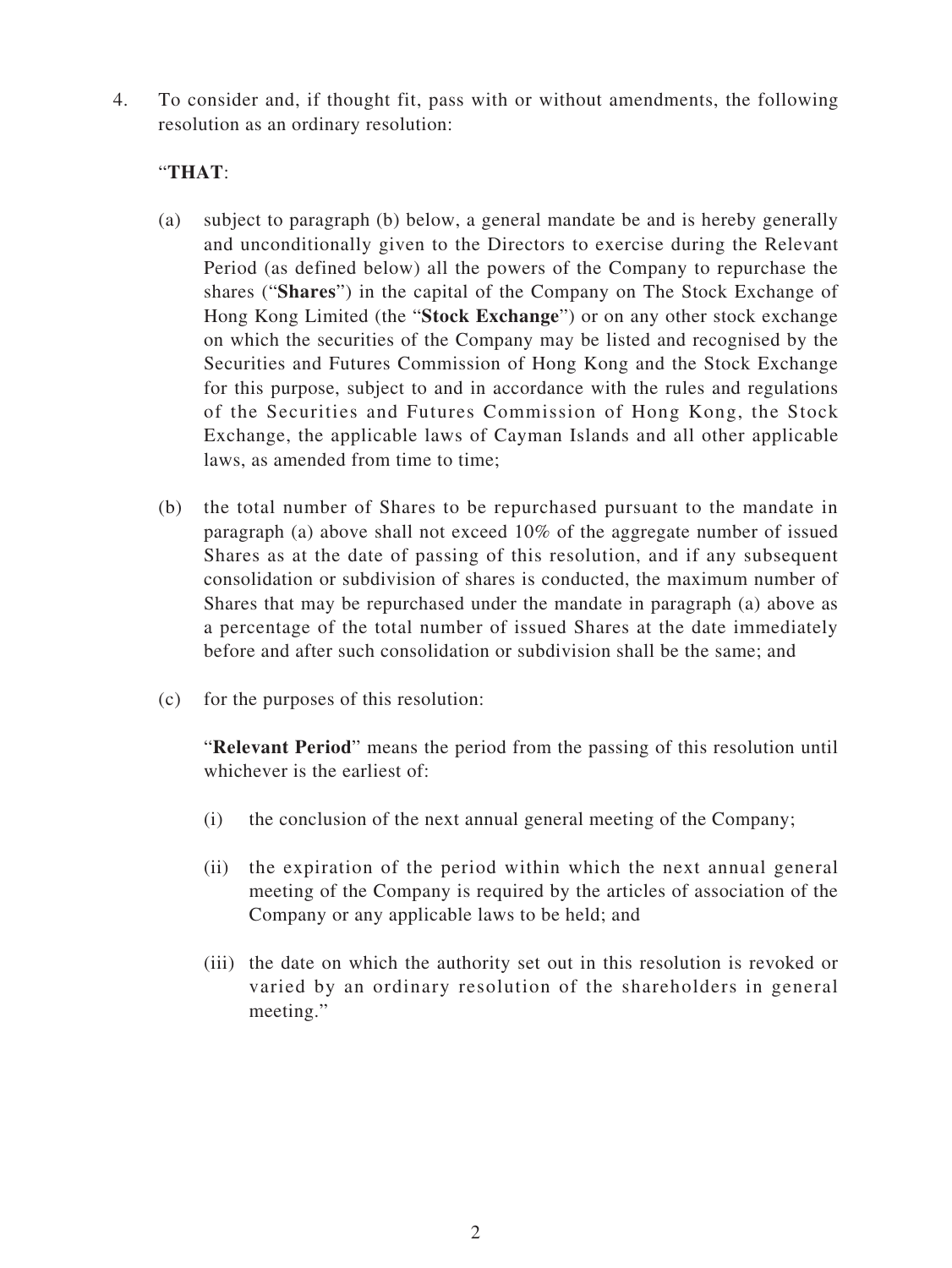5. To consider and, if thought fit, pass with or without amendments, the following resolution as an ordinary resolution:

#### "**THAT**:

- (a) subject to paragraph (c) below, a general mandate be and is hereby generally and unconditionally given to the Directors to allot, issue and deal with additional Shares in the capital of the Company and to make or grant offers, agreements and options which might require the exercise of such powers during or after the end of the Relevant Period (as defined below) in accordance with all applicable laws, rules and regulations;
- (b) the mandate in paragraph (a) above shall authorise the Directors to make or grant offers, agreements and options during the Relevant Period which would or might require the exercise of such powers after the end of the Relevant Period;
- (c) the aggregate number of Shares allotted or agreed conditionally or unconditionally to be allotted by the Directors pursuant to the mandate in paragraph (a) above, otherwise than pursuant to:
	- (i) a Rights Issue (as defined below);
	- (ii) the exercise of options under a share option scheme of the Company;
	- (iii) any scrip dividend scheme or similar arrangement providing for the allotment of shares in lieu of the whole or part of a dividend on Shares in accordance with the articles of association of the Company; and
	- (iv) any issue of Shares upon the exercise of rights of subscription or conversion under the terms of any existing convertible notes issued by the Company or any existing securities of the Company which carry rights to subscribe for or are convertible into Shares, shall not exceed 20% of the total number of issued Shares as at the date of passing of this resolution (subject to adjustment in the case of any consolidation or subdivision of shares of the Company after the date of passing of this resolution); and
- (d) for the purposes of this resolution:

"**Relevant Period**" means the period from the passing of this resolution until whichever is the earliest of:

(i) the conclusion of the next annual general meeting of the Company;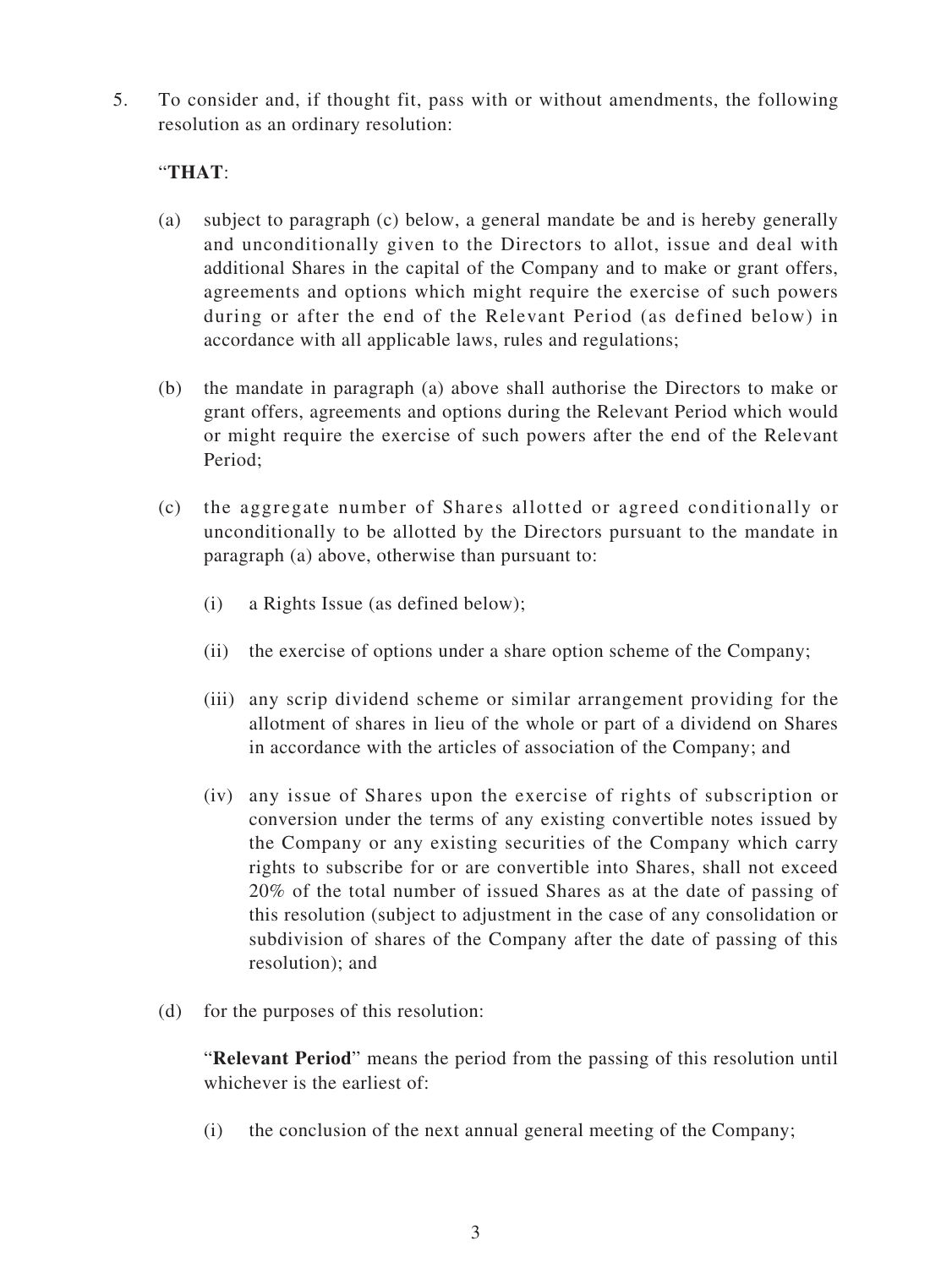- (ii) the expiration of the period within which the next annual general meeting of the Company is required by the articles of association of the Company or any applicable laws to be held; and
- (iii) the date on which the authority set out in this resolution is revoked or varied by an ordinary resolution of the shareholders in general meeting.

"**Rights Issue**" means an offer of Shares open for a period fixed by the Directors to holders of Shares or any class thereof on the register of members of the Company on a fixed record date in proportion to their then holdings of such Shares or class thereof (subject to such exclusions or other arrangements as the Directors may deem necessary or expedient in relation to fractional entitlements or having regard to any restrictions or obligations under the laws of any relevant jurisdiction or the requirements of any recognised regulatory body or any stock exchange outside Hong Kong)."

6. To consider and, if thought fit, pass with or without amendments, the following resolution as an ordinary resolution:

"**THAT** conditional upon the passing of the resolutions set out in items 4 and 5 of the notice convening this Annual General Meeting (the "**Notice**"), the general mandate referred to in the resolution set out in item 5 of the Notice be and is hereby extended by the addition to the aggregate number of Shares which may be allotted and issued or agreed conditionally or unconditionally to be allotted and issued by the Directors pursuant to such general mandate of the number of Shares repurchased by the Company pursuant to the mandate referred to in resolution set out in item 4 of the Notice, provided that such number of Shares shall not exceed 10% of the aggregate number of issued Shares as at the date of passing of this resolution (subject to adjustment in the case of any consolidation or subdivision of shares of the Company after the date of passing of this resolution)."

> By Order of the Board **True Partner Capital Holding Limited Ralph Paul Johan van Put** *Chairman and Chief Executive Officer*

Hong Kong, 29 March 2022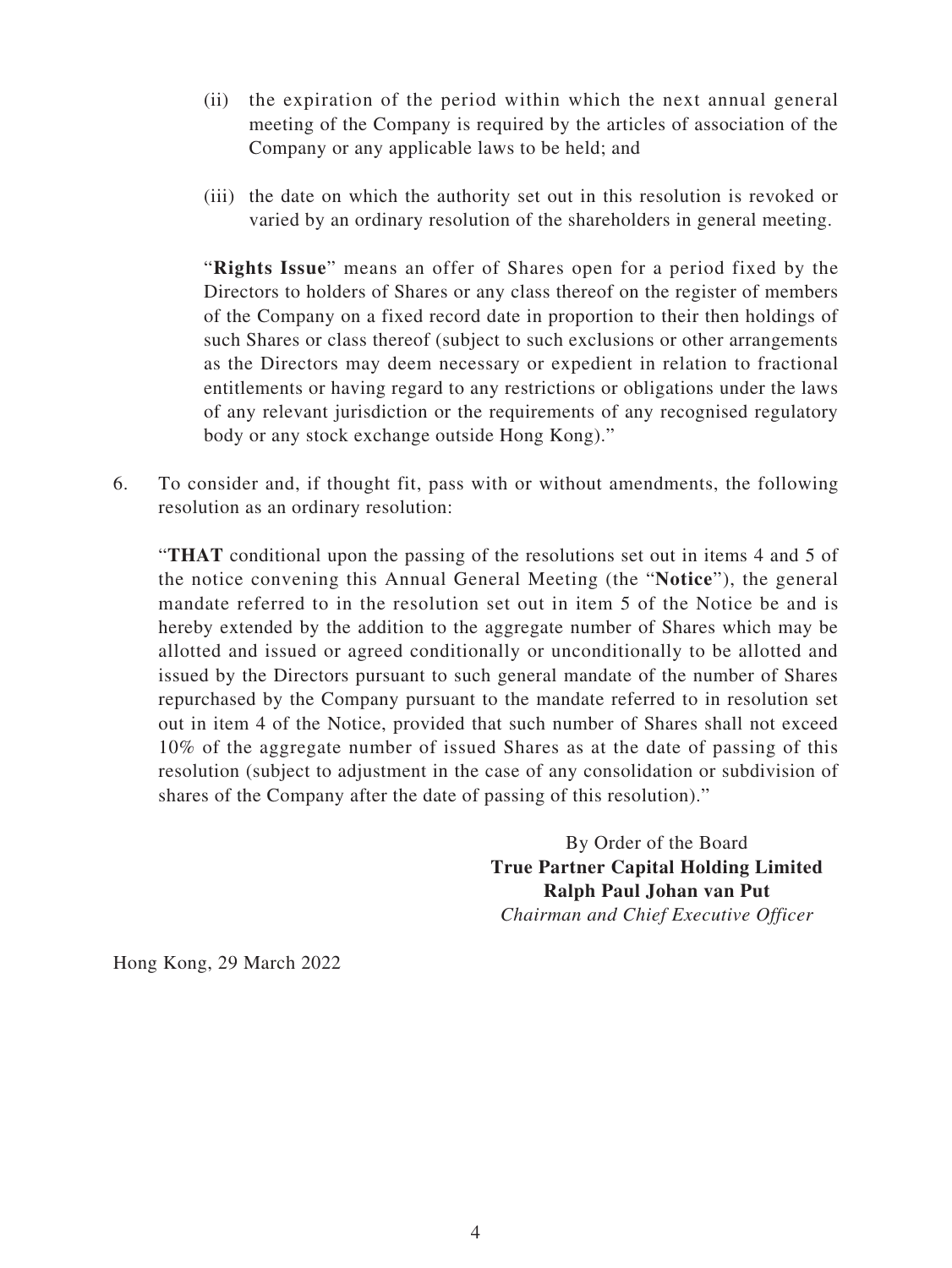#### *Notes:*

- 1. All resolutions at the Annual General Meeting will be taken by poll (except where the chairman decides to allow a resolution relating to a procedural or administrative matter to be voted on by a show of hands) pursuant to the Rules Governing the Listing of Securities on GEM of the Stock Exchange (the "**GEM Listing Rules**"). The results of the poll will be published on the websites of GEM and the Company in accordance with the GEM Listing Rules.
- 2. Any shareholder of the Company entitled to attend and vote at the Annual General Meeting is entitled to appoint another person (who must be an individual) as his proxy to attend and vote instead of him and a proxy so appointed shall have the same right as the shareholder to speak at the meeting. A proxy need not be a shareholder of the Company. A shareholder of the Company who is the holder of two or more Shares may appoint more than one proxy to represent him and vote on his behalf at the meeting. If more than one proxy is appointed, the number of Shares in respect of which each such proxy so appointed must be specified in the relevant form of proxy.
- 3. In order to be valid, the form of proxy together with the power of attorney or other authority, if any, under which it is signed or a certified copy of that power of attorney or authority, must be deposited at the Company's branch share registrar and transfer office in Hong Kong, Tricor Investor Services Limited, at Level 54, Hopewell Centre, 183 Queen's Road East, Hong Kong as soon as possible and in any event not less than 48 hours before the time appointed for the holding of the Annual General Meeting or the adjourned meeting (as the case may be). Completion and delivery of the form of proxy will not preclude a shareholder of the Company from attending and voting in person at the Annual General Meeting or any adjournment thereof should they so wish, and in such event, the instrument appointing a proxy shall be deemed to be revoked.
- 4. Where there are joint holders of any Shares, any one of such joint holder may vote, either in person or by proxy, in respect of such Shares as if he were solely entitled to vote, but if more than one of such joint holders are present at the Annual General Meeting, the most senior holder shall alone be entitled to vote, whether in person or by proxy. For this purpose, seniority shall be determined by the order in which the names of the joint holders stand on the register of members of the Company in respect of the joint holding.
- 5. For determining the entitlement to attend and vote at the Annual General Meeting, the register of members of the Company will be closed from Friday, 29 April 2022 to Thursday, 5 May 2022, both dates inclusive, during which period no transfer of shares will be registered. In order to be eligible to attend and vote at the Annual General Meeting, all properly completed transfer documents accompanied by the relevant share certificates must be lodged with the Company's branch share registrar and transfer office in Hong Kong, Tricor Investor Services Limited, at Level 54, Hopewell Centre, 183 Queen's Road East, Hong Kong for registration not later than 4:30 p.m. on Thursday, 28 April 2022.
- 6. If typhoon signal no. 8 or above, or a "black" rainstorm warning is hoisted or remains hoisted at 6:00 AM on the date of the Annual General Meeting, the meeting will be postponed. The Company will post an announcement on the websites of GEM and the Company to notify shareholders of the Company of the date, time and place of the rescheduled meeting.